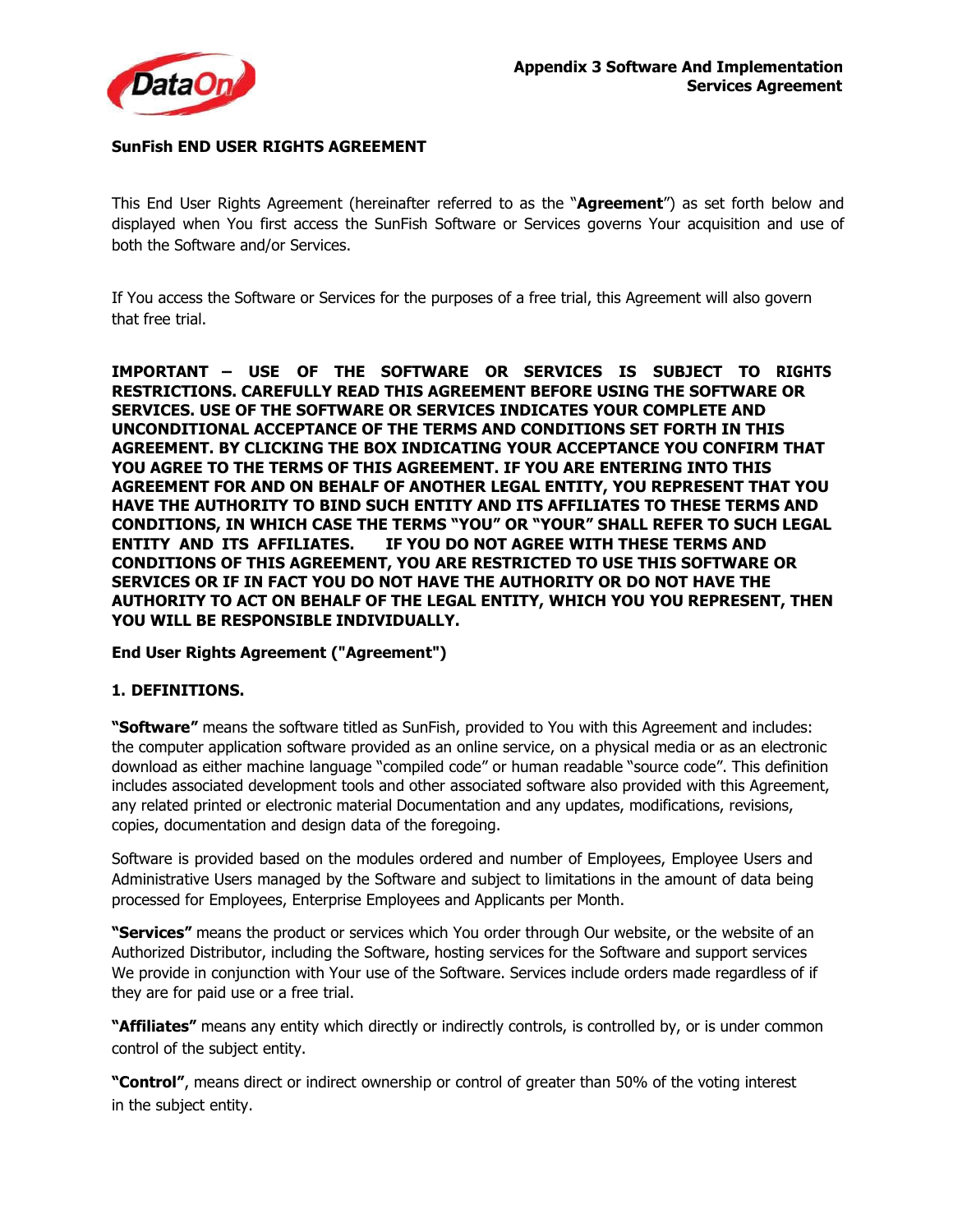

**"Administrative Users"** means the number of individual named Employees who are able to login to the Software or Services and access the Modules for which We provide no restriction on which function they can access.

**"Employees"** means the number of active employee records in the Software or Services for which the system can process data. This number does not include inactive employee records for which the Software or Services may store data, but will not allow processing of data.

**"Employee Users"** means the number of Employees that are given the ability to login to the Software or Services but whose access is limited to the functions identified in the Software or Services as Employee User functions.

**"Enterprise Employees"** means the number of Employees data that can be accessed through Software Modules for which such a limitation is applied including the Modules of Training, Advanced Performance, HR Planning and Talent Management.

**"Applicants per Month"** means the maximum number of applicants that may be processed in a calendar month within the Modules of Recruitment and Online Recruitment respectively.

**"Users"** is used to identify any of Administrative Users, Employee Users or Enterprise Users.

**"Modules"** means a group of functions provided in the Software or Services which You have purchased.

**"Authorized Distributor"** means a company listed at http://www.dataon.com/distributors which We have authorized to sell You the Software or Services subject to Your agreement to the terms and conditions of this Agreement.

**"Maintenance Package"** means a valid annual maintenance package for the Software that You have purchased for a maintenance period as indicated on the order form You submitted and We accepted. For clarification, a Maintenance Package only applies to the purchase of the Software, as a substantially similar package is already included in the Services fees.

**"Your Data"** means all the electronic data submitted by You to the Software or Services.

**"We"**, **"Us"** or **"Our"** means the DataOn company with whom You are contracting as described below in "Who You Are Contracting With".

**"You"** or **"Your"** means the company or other legal entity for which You are accepting this Agreement and includes the Affiliates of that company or entity.

**"Subscription Period"** means the period of each subscription for which You will receive an invoice. Unless otherwise agreed this period shall be for six (6) months.

**"Documentation"** means the user documentation which describes the functionality of the Software or Services and is included in the Software or Services as documentation or online help and includes any printed or electronic material of that documentation or online help that We make available to You outside of the Software.

#### **2. FREE TRIAL**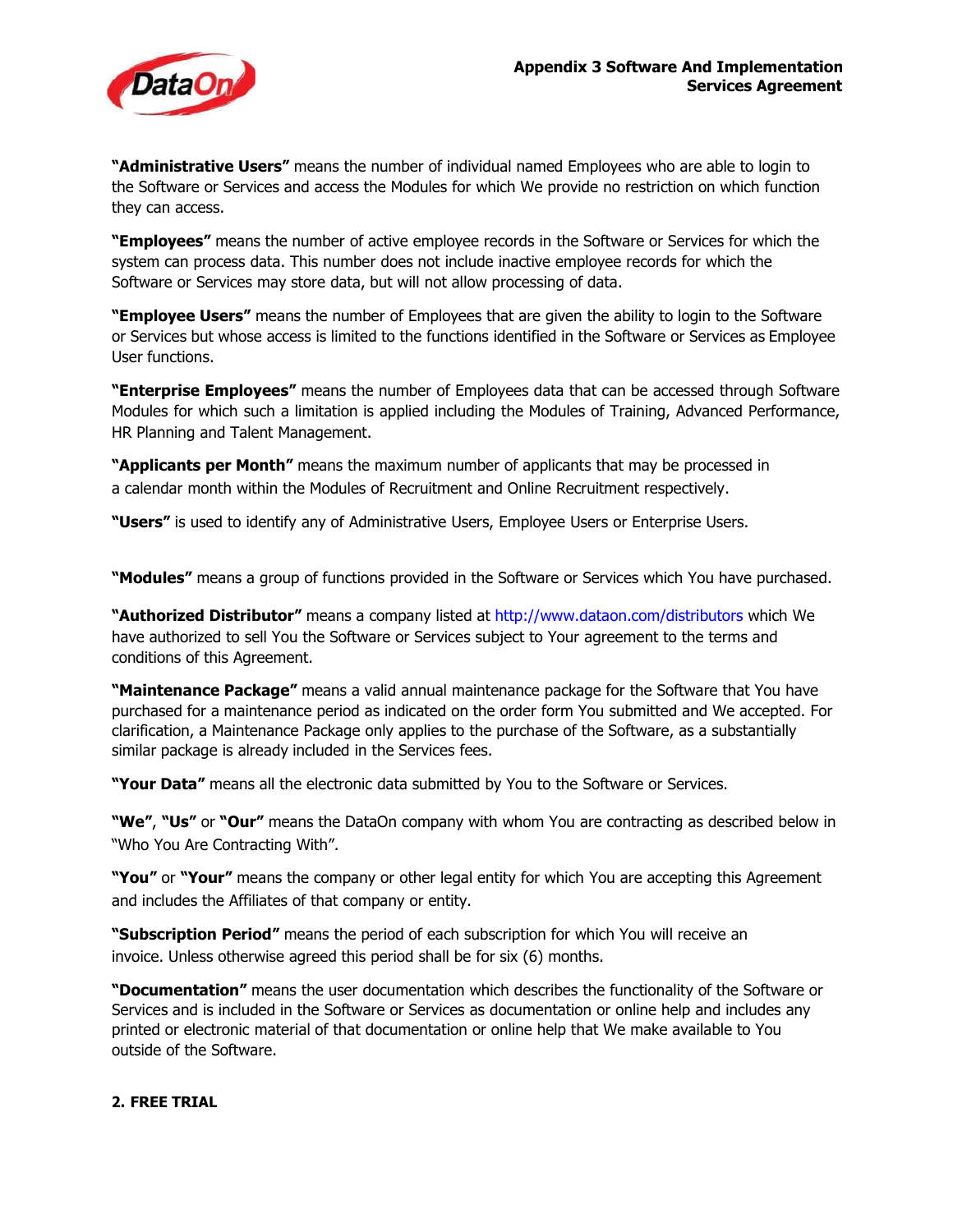

If You have registered for a free trial of the Software or Services You will be given access to the Software or Service either online, through Our website, through the website of an Authorized Distributor, or as an installable copy of the Software which We make available to You. The free trial will be free of charge until the earliest of any of the following: You purchase of the Software; Your purchase of the Services; the expiration of the free trial period; or ninety (90) days.

Your Data in the Software or Services will be permanently lost at the end of the free trial period if You do not purchase the Software or Services, for the same Software Modules used during the free trial, and before the end of the free trial period.

Software and Services provided during a free trial are provided "as-is", without warranty and We do not accept any liability for the Software or Services during the free trial.

#### **3. PURCHASED SOFTWARE OR SERVICES**

You may purchase Services by making payment of a pro-forma or regular invoice provided to You by Us after which We will make those Services available to You within twenty-four (24) hours of confirming receipt of Your payment. You may purchase Software by submitting an order form which We willprovide to You and such form shall provide detail on the delivery terms and payment for the Software. You confirm that You have reviewed the Software or Services which You are purchasing and Your purchase is not made contingent on any functionality which is not currently provided regardless of whether We have or have not disclosed plans to provide such functionality in the future.

Scope of Services and/or Software. The Services and/or Software are provided based on Your order of Modules as well as numbers of Administrative Users, Employees, Employee Users, Enterprise Users and Applicants per Month. You shall not use the Services or Software to a greater extent than what You have ordered, but may adjust Your order of Services from time to time. If You adjust Your Services order to add Modules, Employees, Users or Applicants per Month the additional charge will be calculated on a prorated full month basis for the remainder of Your Subscription Period. If You adjust Your Services order to reduce Modules, Users, Employees or Applicants per Month the revised charge will apply to Your next Subscription Period.

#### **4. USE OF THE SOFTWARE OR SERVICES**

If You have purchased Services, We provide basic support to You for free during the Subscription Period. If You have purchased Software, We provide basic support to You during the period of Your Maintenance Package. Unless otherwise agreed, support is available between the hours of 08:00 and 19:00 Western Indonesian Time (UTC+07:00) from Monday to Friday excluding bank holidays, and may also be available from an Authorized Distributor at other times if You have purchased the Software or Services from that Authorized Distributor. Any request for support should first be logged to Our website ticketing system at http://support.dataon.com for which We will provide You an access by email or at Your request. Support requests may be logged at anytime but responses may not be provided outside of the support hours indicated above.

Our support services allow You to report issues encountered with the Software or Services when the Software or Services do not function in accordance with the Documentation. Once You have reported an issue through Our website, We will classify, at Our discretion, the type and severity of the issue and attempt to respond to You in accordance with the response time as indicated in the table below:

|  | <b>Issue</b> | Classification Guideline | !Response Time |
|--|--------------|--------------------------|----------------|
|--|--------------|--------------------------|----------------|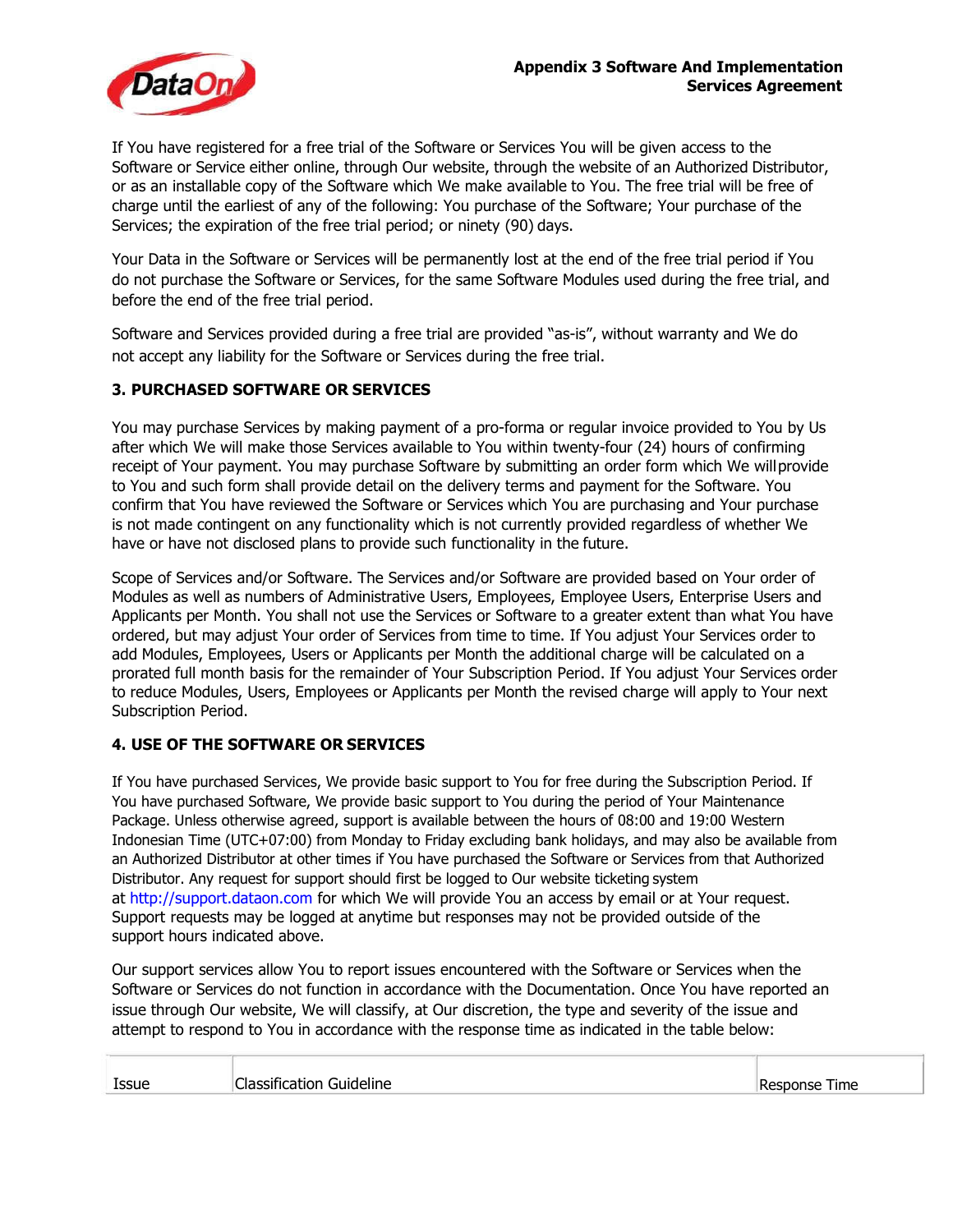

| <b>Classification</b> |                                                                                                                                                                                                                      |                                                 |
|-----------------------|----------------------------------------------------------------------------------------------------------------------------------------------------------------------------------------------------------------------|-------------------------------------------------|
| Services Offline      | The Services are inaccessible via the Internet due to issues within Our<br>control                                                                                                                                   | 2 hours                                         |
| Critical              | The issue has a severe negative impact on Your business resulting in<br>material financial loss or a disruption of Your ability to operate and for<br>which an alternative process cannot reduce the negative impact | 2 hours                                         |
| High                  | The issue prevents a group of users from operating a function for which<br>there is no workaround and the issue prevents them from completing a<br>materially important task                                         | $1$ day                                         |
| Medium                | The issue prevents a single user or group of users from operating a<br>function for which no workaround process is possible                                                                                          | 2 days                                          |
| Low                   | The Software or Services do not function as designed, but users are able<br>to continue their task by a workaround                                                                                                   | 5 days                                          |
| Non Support<br>Issue  | The Software or Services functions as designed but the user is not<br>satisfied with the functionality                                                                                                               | Response will be<br>logged for<br>consideration |
| User Guidance         | The Software or Services functions as We intended and the user requires<br>guidance on how to operate the Software or Services                                                                                       | 1 day subject to<br>limitations                 |

In the event that a support request is not responded to within the response time indicated above or is of a critical nature, We may provide an alternative escalation process which is updated from time to time and may be requested from Us or viewed online through the ticketing system.

We attempt to make the Services available to You twenty-four (24) hours a day seven (7) days per week except during periods of scheduled downtime (of which We will inform You) and as a result of interruptions due to forces beyond Our control such as natural disaster, internet service provider failure or hardware failure.

We provide Our Services subject to applicable laws and government regulations where We are domiciled. We protect Your data with appropriate administrative, physical and technical safeguards. We do not modify Your data except as requested by You. We do not disclose Your data to any third party unlessWe are required to do so by law or unless You have given Us instructions to do so. We do not access Your data except as directed by You for the purpose of providing You with support. In the event that We become aware of a breach in Our security which has caused an unauthorized disclosure of Your Data, We will inform you of such as soon as reasonably practicable.

The Software or Services You are accessing or installing is Our copyrighted, trade secret, proprietary and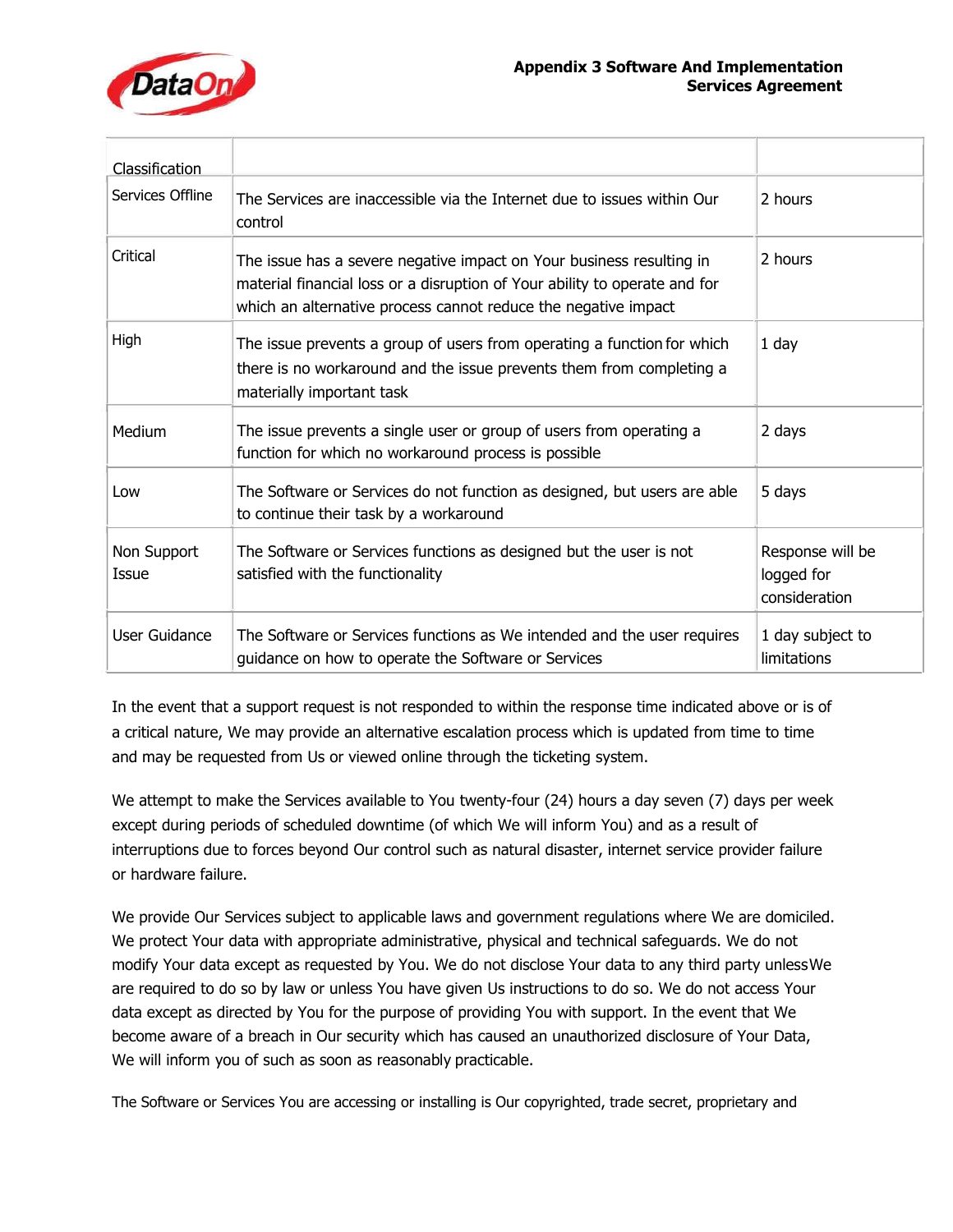

Confidential Information. You shall take appropriate action to protect these rights as applicable and ensure that any person permitted access to Software or Services does not disclose it or use it except as permitted by this Agreement. We maintain exclusive title, including intellectual property rights, to all the Services and Software We provide to You including modifications to the Software or Services We make on Your behalf or based on any recommendation You provide to Us and under no conditions whatsoever shall title pass without Our express written agreement.

You will ensure that any person You grant access to the Software or Services complies with this Agreement, Your data has been legally obtained and does not violate any applicable laws or prevailing regulation and that the Software or Services are not used to transmit data in violation of laws or prevailing regulation. You will use commercially reasonable efforts to prevent unauthorized use of the Software or Services and ensure that usage is in accordance with applicable laws and government regulation. You will not make the Software or Services available to anyone other than Administrative Users and Employee Users with the exception of allowing applicants to access online recruitment functions. You will not sell, resell, rent or lease the Software or Services. You will not attempt to interfere with the proper operation of the Services, disrupt the performance of the Services, gain unauthorized access to the Services or underlying technological infrastructure, or use the Services to attempt to distribute computer viruses, worms or and harmful computer program in any form.

If You have purchased the Software You may copy Software only as reasonably necessary to support an authorized use. You will include on each copy all notices and legends embedded in the Software and affixed to its medium and container as received from Us. All copies of Software shall remain Our property. You shall maintain a record of the number and location of all copies of Software, including the Software or copies that have been merged with other software, and will make those records available to Us upon request. You shall not make Software available in any form to any person other than Your employees or on-site contractors who are not Our competitors, and whose job performance requires such access and who are under obligations of confidentiality to You. You acknowledge that the Software We provide may be in Source Code form which is proprietary and its confidentiality is of the highest importance and value to Us. You shall take appropriate action to protect the confidentiality and secrecy of the Software and acknowledge that We will be seriously harmed, with resulting substantial damages,if Software, including in Source Code form, is disclosed in any manner not provided for in this Agreement without Our prior written consent. In the event of unauthorized disclosure You will inform Us immediately and you will save Us harmless against any financial loss. In no event shall You provide Software to Our competitors. Except as otherwise permitted for purposes of interoperability as specified by applicable and mandatory local law, You shall not reverse assembly, reverse compilation, or otherwise reverse engineering Software in Compiled Code, in whole or in part. You may not assign or otherwise transfer Software rights, this Agreement or the rights under it, whether by operation of law or otherwise ("attempted transfer"), without Our prior written consent and payment of Our then-current applicable transfer charges. Any attempted transfer without Our prior written consent shall be a material breach of this Agreement and may, at Our option, result in the immediate termination of the Agreement and rights granted under this Agreement. The provisions of this section shall survive termination of thisAgreement.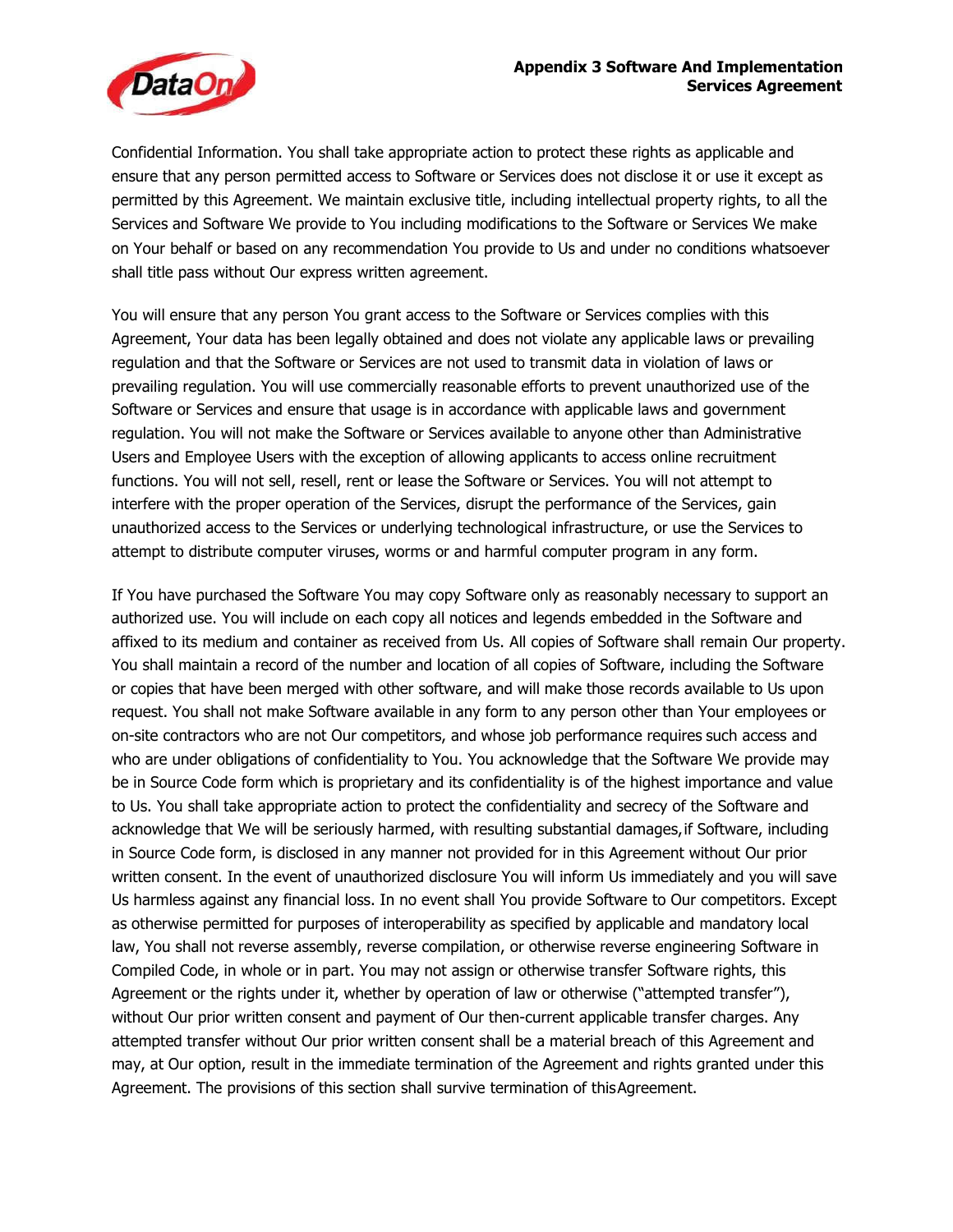

Services may be subject to limitations such as available digital file storage space, or other limitations, and information pertaining to the limits as well as Your utilization levels shall be made available to You through the Services such that You will be able to monitor Your compliance.

We will provide updates to the Software and Services periodically. If You have purchased Software and have a valid Maintenance Package as of the release date of the Software update We will provide You the new Software at no additional cost. If You have purchased Services, Your Services will be updated periodically during Your Subscription Period at no additional cost. Updates may require additional configuration or training in order for You to make them operational which if required would be at Your cost. You are only entitled to receive updates to Modules which You have purchased. For Software You have purchased, You may not be entitled to receive updates if, for a period of time since Your Software purchase, You did not maintain a valid Maintenance Package.

We warrant that during the period of the Services or during the period of a valid Maintenance package, for which You have paid, the Software or Services You have purchased, when used in accordance with the Documentation will function in accordance with the Documentation. We do not warrant that the Software or Services is fit for a specific purpose, that it will meet Your needs or that operation will be uninterrupted or error free. Any warranty will cease to apply to the extent that you have modified the Software or made modification to the Software underlying the Services.

## **5. CHARGES**

You will receive a pro-forma invoice for the Services or Software in which case You will make payment of the pro-forma invoice prior to the due date. Such payment shall be considered as an order. You may request an official invoice after such payment. If You have placed an order via an order form, purchase order or similar document which We accept, You agree to make payment of that amount within 30 days of receiving an invoice from Us. Any payment is related to the Software or Services delivery date and not to actual usage and is non refundable.

Your Services will renew automatically at the end of the Subscription Period and You will be sent a proforma invoice thirty (days) prior to that renewal. Payment of the renewal indicates Your acceptance. You may also submit an order form, purchase order or similar document which is valid once We accept it, and You agree to make payment of that amount within 30 days of receiving an invoice from Us.

You are responsible for providing Us with billing information and maintaining the accuracy of that information. Your invoices are made available for review of payment status through Our website and You are responsible for ensuring payments are made on time and credited to Our account.

If You fail to make payment by the due date of a pro-forma invoice or regular invoice We may, at Our discretion, deactivate Your Software or Services until We receive payment. If We have not received payment within an additional thirty days after the due date, We may permanently delete Your Data.

If You wish to dispute a payment You may inform Us in writing of the cause of Your dispute and provided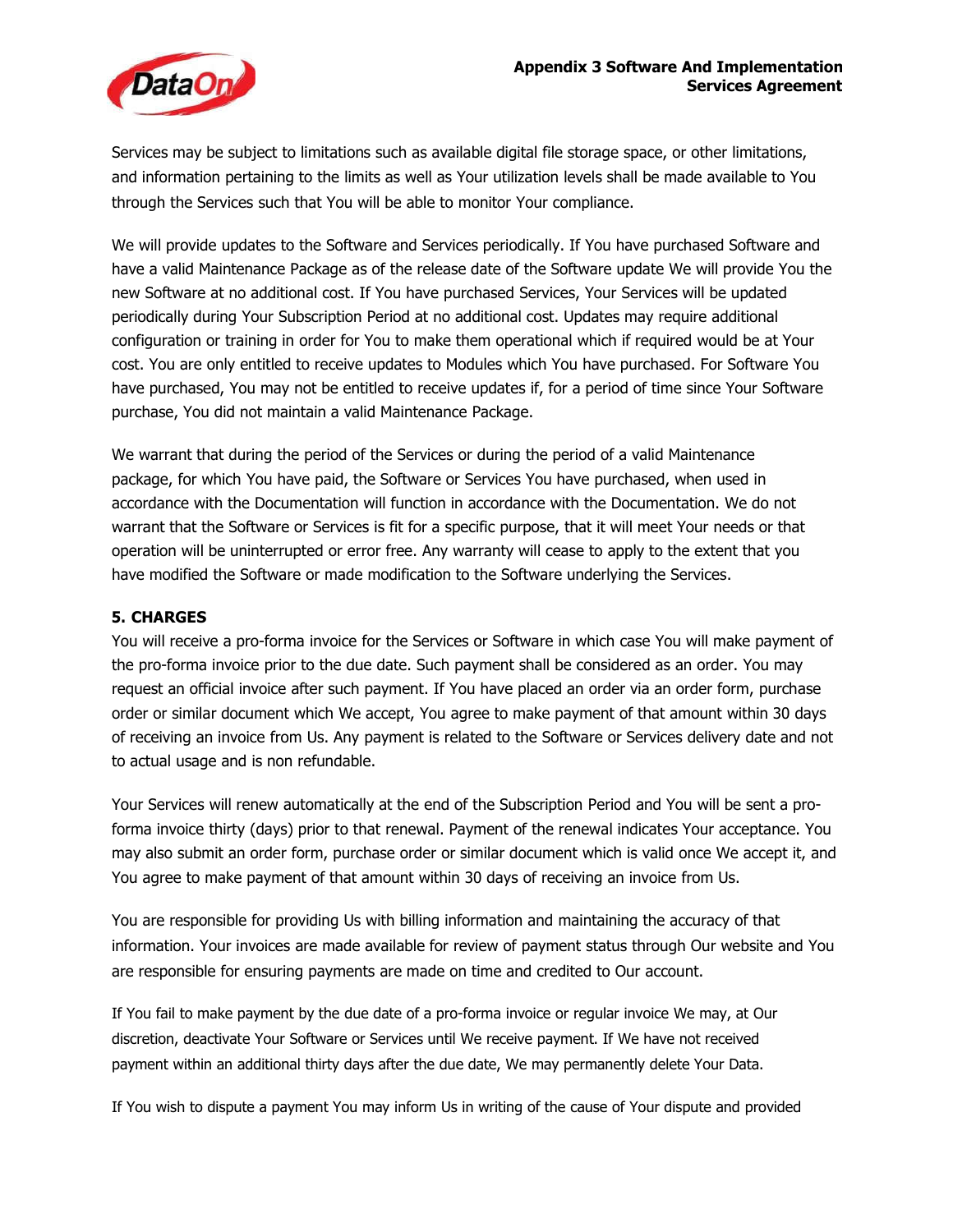

You cooperate with Us in good faith to resolve the dispute. We will continue to enable the use of the Software or Services until the dispute is resolved, or for a maximum period of sixty (60) days, whichever occurs first.

Unless stated on Your pro-forma or regular invoice, Our Software or Services does not include any taxes such as value-added, sales, usage, or withholding tax. To the extent that We are required to collect taxes from You, taxes will be stated in Your pro-forma or regular invoice. You are responsible for paying all taxes associated with Your purchase of the Software or Services.

## **6. TERMINATION AND EFFECT OF TERMINATION**

This Agreement and the rights granted under this Agreement will terminate, and You will discontinue use of the Services and Software if You: (a) file a bankruptcy petition or put in a file for bankruptcy by creditors or enter into an agreement to assign Your assets for the benefit of creditors; or (b) violate or fail to perform any of Your obligations (including payment of any invoiced amount) under this Agreement and such violation or failure is not cured within 30 days after written notice of such failure or violation; or (c) if You are using a free trial version and have not made payment to Us or issued an order form accepted by Us before the end of the free trial period; or (d) You or We terminate this Agreement for cause as described below.

Upon termination, You will immediately discontinue the use of the Software and Services, and either return all Software and Documentation in Your possession or erase or destroy all copies of such and certify in writing to Us within thirty(30) days of the termination date, that You no longer possess any copies of Software or Documentation in any form.

Either party may terminate for cause after giving written notice of a material breach to the other party when such breach remains uncured after thirty (30) days from giving notice. If You terminate for cause We will refund the Services fees paid based on a prorated calculation of the remainder of Your subscription period. Termination shall not relieve You of the obligation to pay any invoices already issued prior to the termination. We will not refund payments for Software purchase.

If You have purchased Services, You may request, within thirty (30) days of termination and We will provide You a copy of Your Data for download in an electronic delimited file format and make this download available for a period of thirty (30) days. After thirty days from termination We may permanently delete all Your Data from Our systems.

## **7. SERVICE CREDITS AND LIMITATION OF LIABILITY**

We attempt to make the Services available twenty-four (24) hours each day seven (7) days each week. We may notify You periodically of scheduled downtime required in order to upgrade the Services and will attempt to perform such upgrades during non-business hours. In the event that the Services are not available, due to unscheduled downtime, for access at least 98% of the time during a calendar month ("Guaranteed Uptime"), You may make a claim for a service credit. Such credit shall be applied to Your next Subscription Period. The service credit will be calculated as the Guaranteed Up time minus the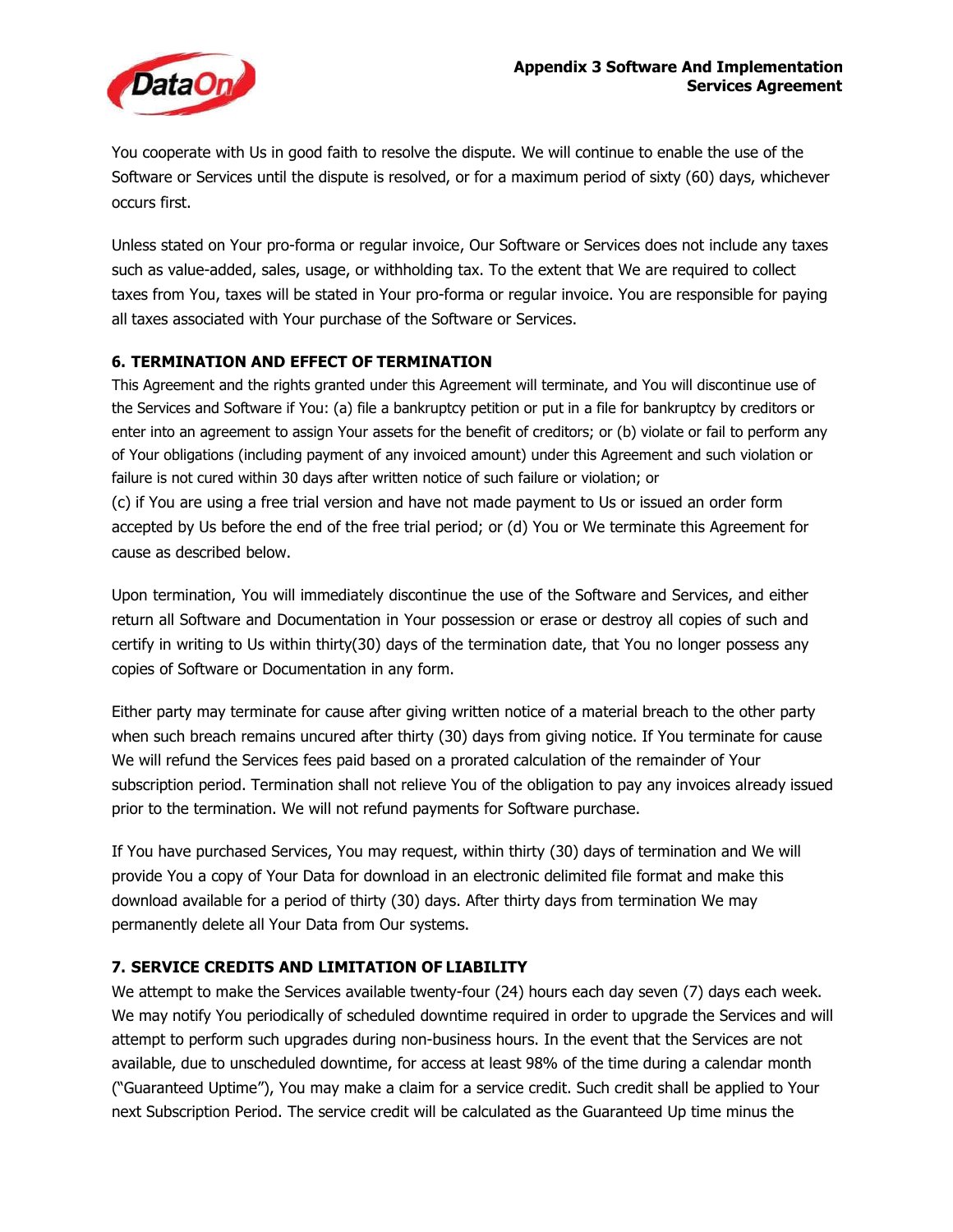

actual uptime in hours divided by 720 and multiplied by the monthly Services fee amount.

**EXCEPT WHERE THIS EXCLUSION OR RESTRICTION OF LIABILITY WOULD BE VOID OR INEFFECTIVE UNDER APPLICABLE LAWS OR REGULATIONS, IN NO EVENT SHALL WE OR OUR DISTRIBUTOR BE LIABLE FOR INDIRECT, SPECIAL, INCIDENTAL, OR CONSEQUENTIAL DAMAGES (INCLUDING LOST PROFITS OR SAVINGS) WHETHER BASED ON CONTRACT,TORT OR ANY OTHER LEGAL THEORY, EVEN IF WE OR OUR DISTRIBUTORS HAVE BEEN ADVISED OF THE POSSIBILITY OF SUCH DAMAGES. IN NO EVENT SHALL OUR OR OUR DISTRIBUTORS LIABILITY UNDER THIS AGREEMENT EXCEED THE AMOUNT PAID BY YOU FOR THE SOFTWARE OR SERVICES IN THE TWELVE (12) MONTHS PRECEDING THE INCIDENT GIVING RISE TO THE CLAIM. IN THE CASE WHERE NO AMOUNT WAS PAID, NEITHER WE NOR OUR DISTRIBUTOR SHALL HAVE ANY LIABILITY FOR ANY DAMAGES WHATSOEVER. THE PROVISIONS OF THIS SECTION SHALL SURVIVE TERMINATION OR EXPIRATION OF THIS AGREEMENT.**

## **8. CONFIDENTIALITY**

As used in this Agreement, "Confidential Information" means information disclosed by one party (the "Disclosing Party") to the other party (the "Receiving Party"), whether disclosed orally or in writing, that is designated or should reasonably be understood to be confidential. Your Confidential Information includes Your Data, and Our Confidential Information includes Our Software, Services and Documentation. Confidential Information also includes technical information, business processes, business plans, product plans, marketing plans and others. Confidential Information shall not include information that (a) is or has become generally available to the public without breach by the Receiving Party, (b) was already known to the Receiving Party prior to disclosure by the Disclosing Party, (c) was independently developed by the Receiving Party and (d) must be disclosed based on the prevailing laws and regulations and/or based on the request of any authorities.

The Receiving Party shall use the same degree of care it uses to protect its own confidential information, and at least a reasonable level of care, to protect the Confidential Information. The Receiving Party shall not use the Confidential Information outside of the scope of this Agreement without written permission from the Disclosing Party and shall limit distribution of Confidential Information to employees, contractors and agents, including Authorized Distributors who need such information for purposes consistent with this Agreement and who have signed agreements, at least as stringent as this Agreement, to keep such information confidential.

The Receiving Party may disclose Confidential Information when compelled by law to do so, provided they first provide the Disclosing Party notice of such compelled disclosure, unless legally prohibited from doing so, and provide reasonable assistance to the Disclosing Party if they wish to contest the disclosure.

You agree to allow Us to disclose that You are a user of the Software or Services for the purpose of maintaining Our list of Clients provided that we do not disclose any Confidential Information other than Your company name and length of time You have been using this Software or Services.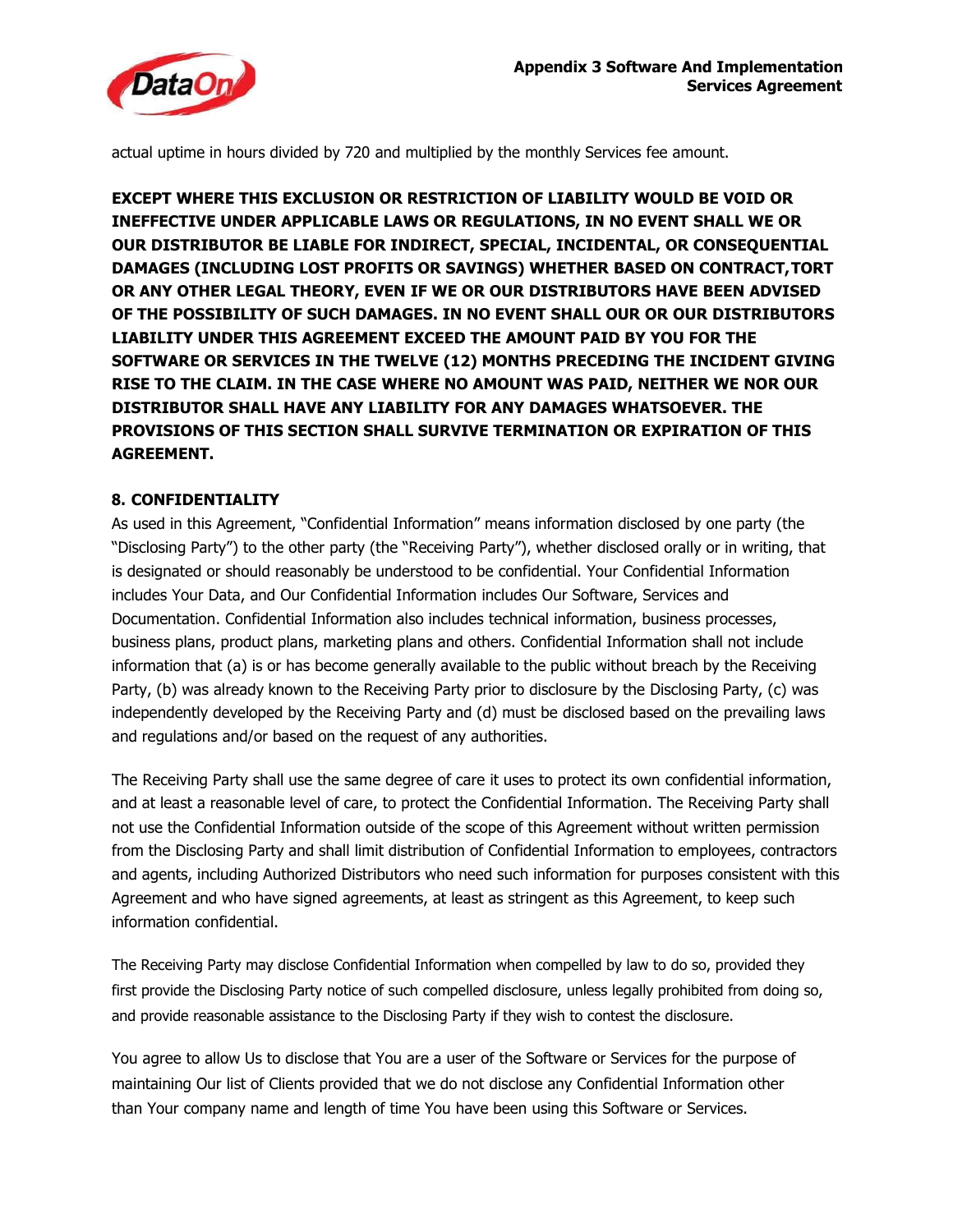

## **9. LIFE ENDANGERING APPLICATIONS.**

NEITHER WE NOR OUR DISTRIBUTOR SHALL BE LIABLE FOR ANY DAMAGES RESULTING FROM, OR IN CONNECTION WITH THE USE OF SOFTWARE IN ANY APPLICATION WHERE THE FAILURE OR INACCURACY OF THE SOFTWARE MIGHT RESULT IN DEATH OR PERSONAL INJURY. THE PROVISIONS OF THIS SECTION SHALL SURVIVE TERMINATION OR EXPIRATION OF THIS AGREEMENT.

## **10. INDEMNIFICATION.**

We shall defend you against any claim, demand, suit, or proceeding made or brought against You by a third party alleging that the use of the Software or Services as permitted by this Agreement infringes on the intellectual property rights of that third party (the "Claim To You") and shall indemnify You against costs finally awarded provided that you (a) promptly give Us written notice of the Claim To You or a potential Claim To You, (b) allow Us sole control to settle such Claim To You (c) based on Our request, You provide Us with reasonable assistance to settle the Claim to You including allowing us to procure your rights or modify Our Software or Services. This indemnification is Your exclusive remedy in the event of a Claim To You.

You shall indemnify Us against any claim, demand, suit, or proceeding made or brought against Us by a third Party alleging that Your Data or use of the Software or Services infringes on the intellectual property rights of that third party or violates a law (the "Claim To Us") and shall indemnify Us against costs finally awarded provided that We (a) promptly give You written notice of the Claim To Us or a potential Claim To Us, (b) allow You sole control of the defense and settlement of the Claim To Us, (c) provide You reasonable assistance in defense of the Claim To Us.

# **11. WHO YOU ARE CONTRACTING WITH**

If You are based in the Republic of Indonesia You are contracting with PT. Indodev Niaga Internet, an Indonesian corporation with its registered office at Nissi Bintaro Campus, 5th floor, Jalan Tegal Rotan No 78, Bintaro Sektor 9, Tangerang Selatan 15413, Indonesia. Notices under this Agreement may be sent by email to legal@dataon.com and by post to PT. Indodev Niaga Internet, Nissi Bintaro Campus, 5th floor, Jalan Tegal Rotan No 78, Bintaro Sektor 9, Tangerang Selatan 15413, Indonesia.

If You are based outside the territory of the Republic of Indonesia, You are contracting with DataOn International Co., Limited, a corporation registered in Hong Kong Special Administrative Region of the People's Republic of China with registration number 2796504 and with a registered office at Room 1405 14/F C C Wu Building, 302-308 Hennessy Road Wanchai, Hong Kong. Notices under this Agreement may be sent by email to legal@dataon.com and by post to PT. Indodev Niaga Internet, Nissi Bintaro Campus, 5th floor, Jalan Tegal Rotan No 78, Bintaro Sektor 9, Tangerang Selatan 15413, Indonesia.

If You have purchased Your Software or Services through an Authorized Distributor, You are required to make payment to that Authorized Distributor and proof of such payment shall be considered as a valid payment under this Agreement. Any claim for service credits, as described above, should also be made to the Authorized Distributor.